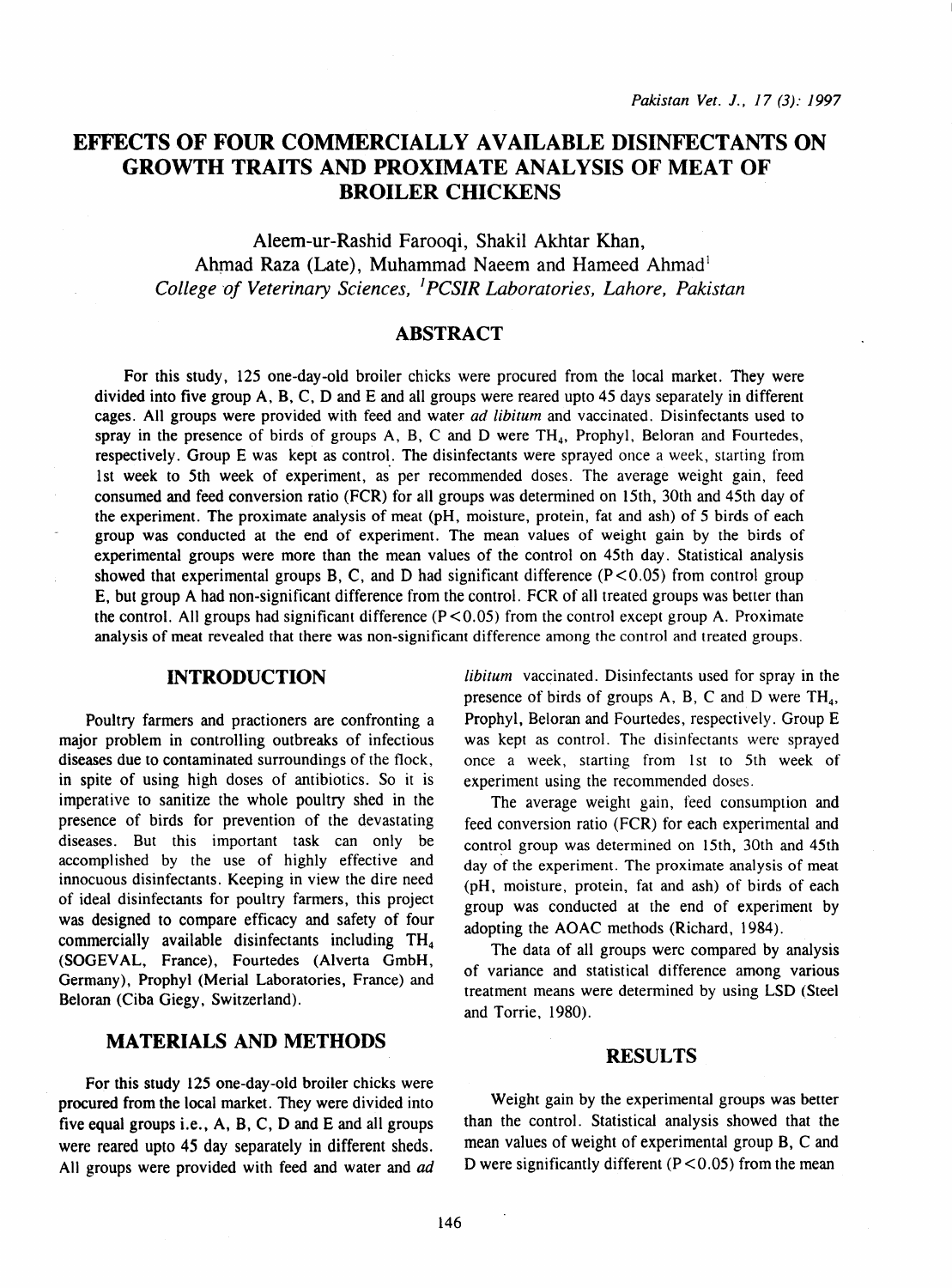value of control (Table 1).

Feed consumption of the experimental groups was better than the control except of group A. Statistical analysis showed that at the end of experiment, groups A and B were non-significantly whereas groups C and D were significantly  $(P < 0.05)$  different from control (Table 1).

Feed conversion ratio (FCR) of the experimental groups was better than the control, except group A. Statistical analysis of FCR at the end of experiment revealed significantly  $(P < 0.05)$  better FCR in groups B, C and D than group A and control (Table I).

The four disinfectants had no deleterious effect on the proximate analysis of meat as all parameters (pH, moisture, protein, fat and ash) had non-significant difference among experimental groups and control (Table 2).

## DISCUSSION

This project was conducted to study effects of four commercially available disinfectants  $(TH<sub>4</sub>,$  Prophyl, Beloran and Fourtedes) on growth and proximate analysis of meat of broiler chickens. At the end of the experiment on 45th day, the mean values of weight gain by the birds of experimental groups were more than the mean value of control. Ely (1951) found that certain surfactant produced an increased growth response in chicks. Ely and Schott ( 1952) tested seven synthetic detergents for chicks growth. Of these products, one showed no effect on growth, two gave a minor growth improvement and four were rather active growth stimulators. Lillie et al. (1958) tested some bl nds of quaternary compounds (QAC) and found an improved growth response. The results of our study are quite similar

Table I: Effect of disinfectants on weight gain, feed consumption and feed. conversion ratio (FCR) in broiler chickens

| Treatments (Mean $\pm$ SD) |                      |                    |                      |                     |  |  |
|----------------------------|----------------------|--------------------|----------------------|---------------------|--|--|
| $A(TH_4)$                  | B(Prophyl)           | C(Beloran)         | D(Fourtedes)         | E(Control)          |  |  |
| Weight gain                |                      |                    |                      |                     |  |  |
| $283.4 + 16.1bc$           | $293.6 + 21.0$ bc    | $305.8 + 11.0ab$   | $319.8 + 16.8a$      | $280.2 + 14.9c$     |  |  |
| $958.0 + 55.0$             | $938.0 + 73.0$       | $1002.2 \pm 27.3$  | $977.6 + 87.6$       | $895.0 + 56.9$      |  |  |
| $1761.2 \pm 57.1c$         | $1839.8 \pm 61.5$ bc | $1957.6 \pm 68.5a$ | 1910.0 $\pm$ 93.0ab  | $1753.0 + 89.4c$    |  |  |
| <b>Feed consumption</b>    |                      |                    |                      |                     |  |  |
| $408.0 \pm 5.8$            | $414.0 \pm 22.7$     | $426.0 \pm 23.0$   | $430.0 + 20.8$       | $423.0 \pm 23.1$    |  |  |
| $1688.0 \pm 28.6$ ac       | $1683.0 + 42.6$ bc   | $1718.0 + 21.3a$   | $1715.0 \pm 16.0$ ab | $1662.0 \pm 56.4c$  |  |  |
| $3939.0 \pm 121.3 b$       | $3963.0 \pm 120.0$   | $4274.4 + 61.5a$   | $4143.0 \pm 167.0a$  | $3961.0 \pm 137.2b$ |  |  |
|                            |                      |                    |                      |                     |  |  |
| $1.45.0 \pm 0.1$           | $1.41 \pm 0.1$       | $1.39 \pm 0.1$     | $1.34 \pm 0.1$       | $1.5 \pm 0.1$       |  |  |
| $1.76 \pm 0.1$             | $1.79 \pm 0.2$       | $1.78 \pm 0.2$     | $1.75 \pm 0.2$       | $1.82 \pm 0.10$     |  |  |
| $2.23 \pm 0.03a$           | $2.15 \pm 0.04b$     | $2.16 \pm 0.05b$   | $2.17 + 0.06$        | $2.25 \pm 0.04a$    |  |  |
|                            |                      |                    |                      |                     |  |  |

Values with different letters in a row differ significantly  $(P<0.05)$ .

Table 2: Mean  $\pm$  SD values of analysis of meat of broiler chickens in treated with different disinfectants and control group.

| Group        | Treatment      | pH              | Moisture $(\%)$  | Protein $(\%)$   | Fat $(\%)$      | Ash $(\%)$      |
|--------------|----------------|-----------------|------------------|------------------|-----------------|-----------------|
| A            | TH.            | $5.81 \pm 0.11$ | $69.38 + 3.38$   | $23.17 \pm 3.31$ | $7.01 \pm 0.48$ | $1.16 \pm 0.15$ |
| B            | Prophyl        | $6.11 \pm 0.47$ | $72.90 \pm 2.96$ | $20.90 \pm 2.31$ | $7.73 \pm 1.18$ | $1.03 \pm 0.15$ |
| $\mathbf{C}$ | <b>Beloran</b> | $5.98 + 0.20$   | $72.66 + 5.21$   | $22.53 \pm 2.78$ | $6.23 \pm 1.22$ | $1.18 \pm 0.12$ |
| D            | Fourtedes      | $5.67 \pm 0.27$ | $72.83 \pm 1.91$ | $21.36 \pm 1.66$ | $8.18 \pm 1.83$ | $1.10 \pm 0.13$ |
| E            | Control        | $5.95 \pm 0.28$ | $71.45 \pm 1.88$ | $24.73 \pm 1.41$ | $8.48 \pm 0.68$ | $1.00 \pm 0.08$ |